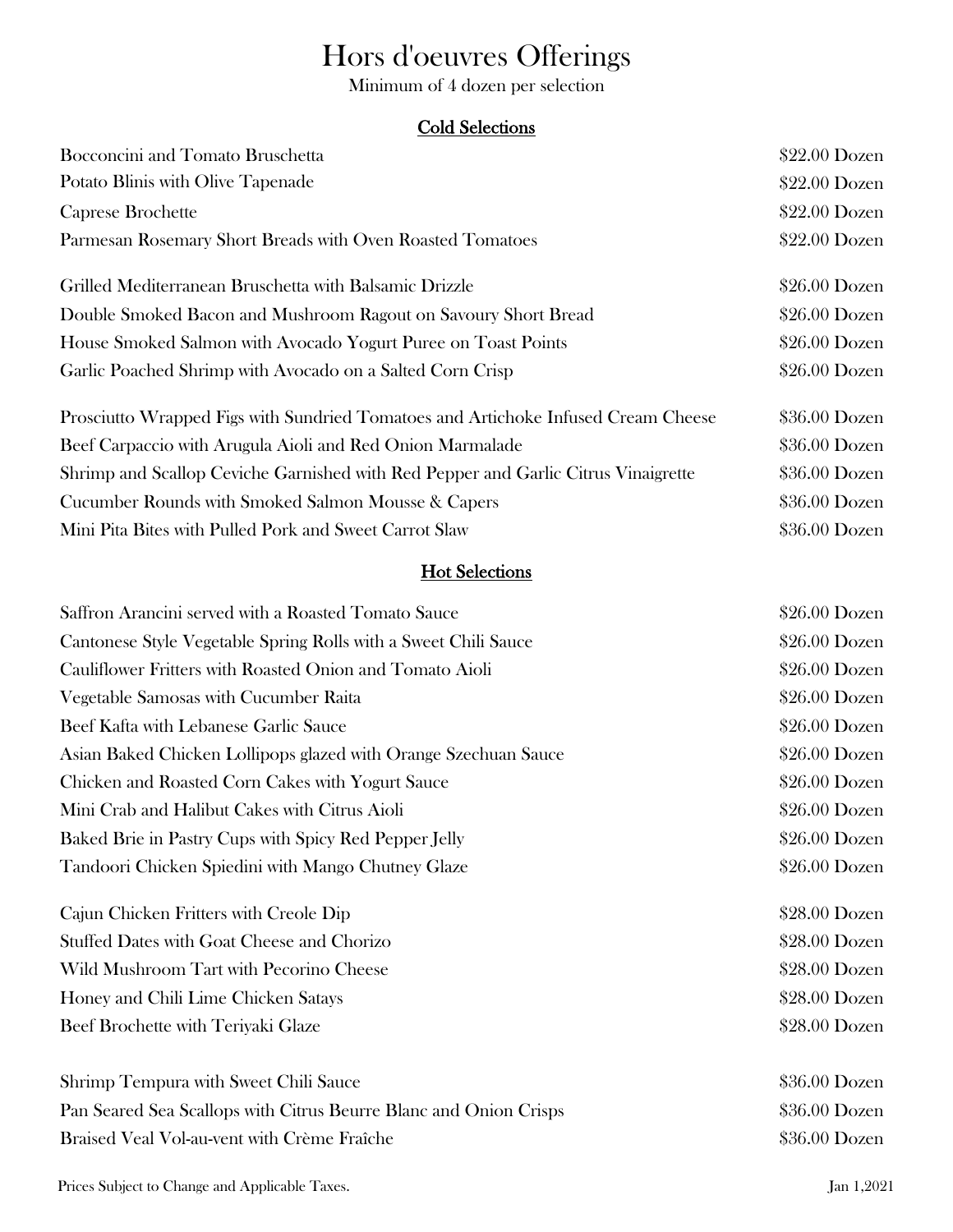# Reception Offerings

# Reception Tables and Self Serve Stations Minimum 50 people

| Thin Crust Pizza<br>Assorted Traditional and Gourmet Pizzas (based on 4 pieces per person)<br>Three Cheese, Roasted Vegetable, Italian Sausage and Pepperoni, and Chicken Alfredo                                                                   | \$7.00<br>Person  |
|-----------------------------------------------------------------------------------------------------------------------------------------------------------------------------------------------------------------------------------------------------|-------------------|
| <b>Classic Antipasto</b><br>Prosciutto, Genoa Salami, Provolone Cheese, Bocconcini, Olives, Roasted Pepper,<br>Marinated Eggplant, Grilled Zucchini, Marinated Mushrooms and Artichokes, and Rolls                                                  | \$7.00<br>Person  |
| *Seafood Antipasto Enhancement to the Classic Antipasto<br>Poached Calamari, Shrimp and Scallops Marinated with Italian Vinaigrette<br>and Pickled Vegetables                                                                                       | \$8.00<br>Person  |
| <b>Asian Station</b><br>Singapore Noodles, Shrimp Pad Thai, Mushroom Fried Rice with Barbeque Pork<br>and Vegetable Spring Rolls                                                                                                                    | \$11.95<br>Person |
| <b>Mexican Station</b><br>Traditionally seasoned Ground Beef, Flour Tortillas, Hand Cut Corn Chips,<br>Shredded Cheese, Lettuce, Tomatoes, Onions, Salsa, Sour Cream and Guacamole                                                                  | \$10.95<br>Person |
| <b>Indian Station</b><br>Samosa Chaat & Pani Puri Station<br>Crispy Samosas and Pani Puri served with Chaat Masala, fresh Cilantro, Tomatoes,<br>Onions, Potatoes and steamed Chickpeas. Served with a Chutney and Yogurt                           | \$7.00<br>Person  |
| <b>Middle East Station</b><br>Specialty array of Sheesh Kabob, Chicken Kabob, Sheesh Kafta, Beef and Lamb Gyros,<br><b>Grape Leaves</b>                                                                                                             | \$11.95<br>Person |
| <b>Mashed Potato Martinis</b><br>Garlic Whipped Potatoes and Red Skin Smashed Potatoes with Caramelized Carrots and Leeks.<br>Topping include Sour Cream, Onion Frites, Cheddar Cheese, Blue Cheese and Chives.<br>Served with Chicken and Beef Jus | \$8.00<br>Person  |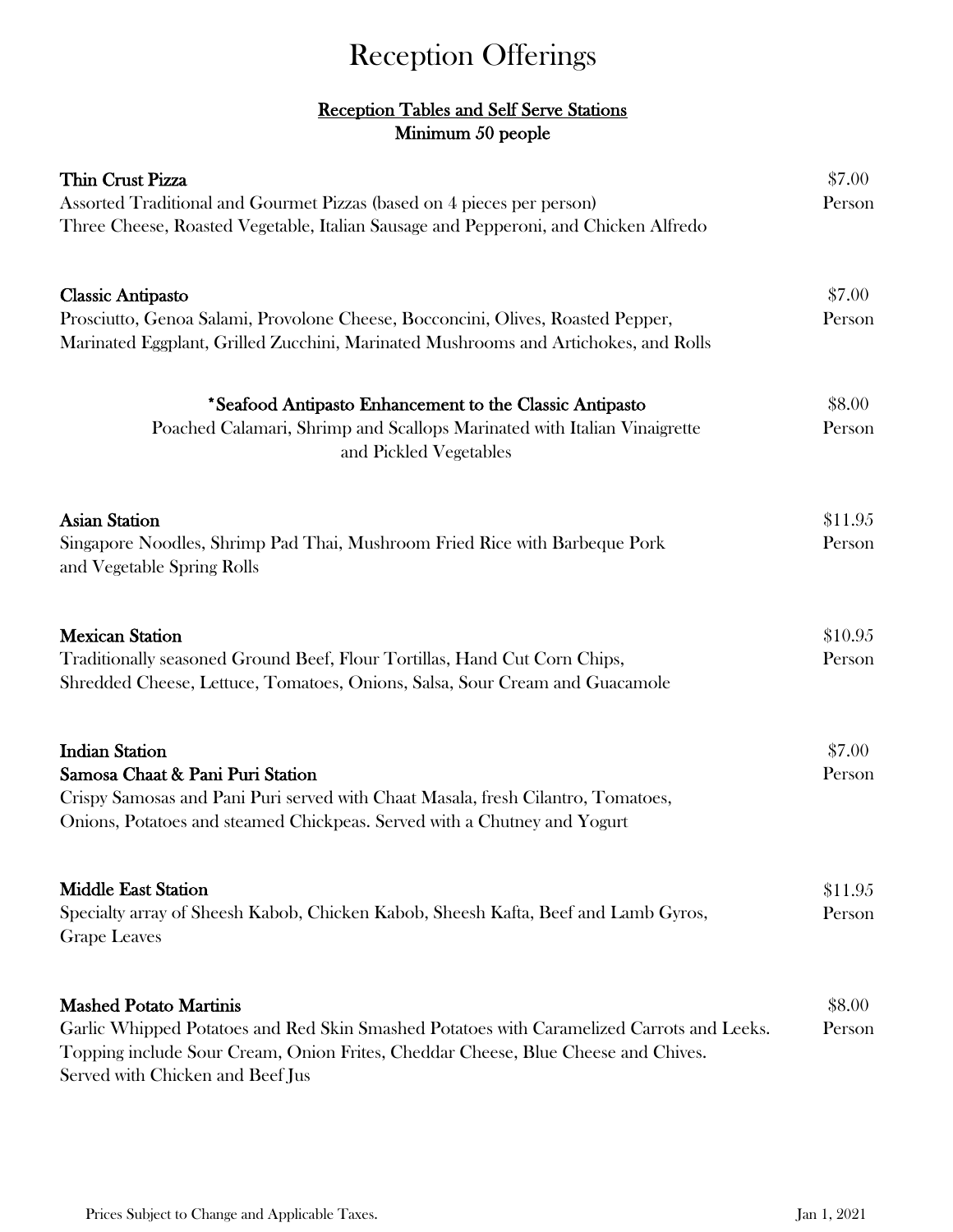# Reception Offerings

# Platters serve 25ppl Reception Items and Platters

| <b>Cheese Display</b>                                                                                                                                                                                                                                                                                                                                                                                           | \$70.00            |
|-----------------------------------------------------------------------------------------------------------------------------------------------------------------------------------------------------------------------------------------------------------------------------------------------------------------------------------------------------------------------------------------------------------------|--------------------|
| An Arrangement of Imported and Domestic Cheeses with Specialty Crackers                                                                                                                                                                                                                                                                                                                                         | Platter            |
| <b>Artisan Cheese Display</b>                                                                                                                                                                                                                                                                                                                                                                                   | \$75.00            |
| Hand Crafted Regional Cheeses with Toasted Baguettes                                                                                                                                                                                                                                                                                                                                                            | Platter            |
| <b>Display of Fresh Fruits</b>                                                                                                                                                                                                                                                                                                                                                                                  | \$68.00            |
| Fresh Cut Seasonal Fruit with Berries                                                                                                                                                                                                                                                                                                                                                                           | Platter            |
| Middle Eastern Dip Platter                                                                                                                                                                                                                                                                                                                                                                                      | \$48.00            |
| Hummus, Baba Ganouj and Tabbouleh served with Toasted Pita Chips                                                                                                                                                                                                                                                                                                                                                | Platter            |
| <b>St Clair Dip Trio Platter</b><br>Roasted Red Pepper Hummus, Artichoke Spinach Dip and Roasted Corn Tomato Salsa<br>Served with Baked Pita Chips                                                                                                                                                                                                                                                              | \$46.00<br>Platter |
| <b>Tapenade Platter</b><br>A Trio of In-House prepared Tapenade served with an assortment of Artisan Bread.<br>Roasted Tomato Basil, Roasted Garlic with Artichoke and Black Olive Tapenade Spreads                                                                                                                                                                                                             | \$36.00<br>Platter |
| Fresh Crudité and Dip                                                                                                                                                                                                                                                                                                                                                                                           | \$62.00            |
| Assortment of Fresh Cut Vegetables and House Ranch Dip                                                                                                                                                                                                                                                                                                                                                          | Platter            |
| <b>Charcuterie and Cheese</b><br>Display of Smoked and Cured Meats and Cheeses Served with Jams and Spreads.<br>Hard Salami, Prosciutto, Smoked Ham, Dry-Cured Chorizo, Genoa Salami, Capicola,<br>Mortadella, Summer Sausage with Mustards and Honey.<br>Creamy Brie, Smoked Gouda and Romano Cheeses with Candies Almonds, Pecans,<br>Fig and Cranberry Jams Assorted Bread Sticks and Artisan Stone Crackers | \$17.50<br>Person  |
| <b>Italian Cheese and Artisan Bread Platter</b><br>A beautifully displayed tour de Italy cheese and bread board.<br>Mini Bocconcini, Provolone, Pecorino, Gorgonzola, Fontina and Parmigiano Reggiano with<br>Grissini and Bread Sticks, Sliced Ciabatta, and baked Rosemary and Black Olive Focaccia.<br>Dips to include Fresh Basil, Roasted Garlic and Sundried Tomato Olive Oils                            | \$17.50<br>Person  |
| <b>Chilled Colossal Shrimp</b>                                                                                                                                                                                                                                                                                                                                                                                  | Market             |
| Poached Tiger Shrimp with Zesty Cocktail Sauce and Lemon Wedges                                                                                                                                                                                                                                                                                                                                                 | Value              |
| The Orient Sushi Platter<br>Japanese Nigiri, Maki and Uramaki Rolls served with Spicy Mayo, Wasabi and Ginger.<br>Four dozen with a selection of Golden Dragon, Vegetable, Shrimp Tempura, Tiger,<br>California and Philadelphia                                                                                                                                                                                | \$98.00<br>Platter |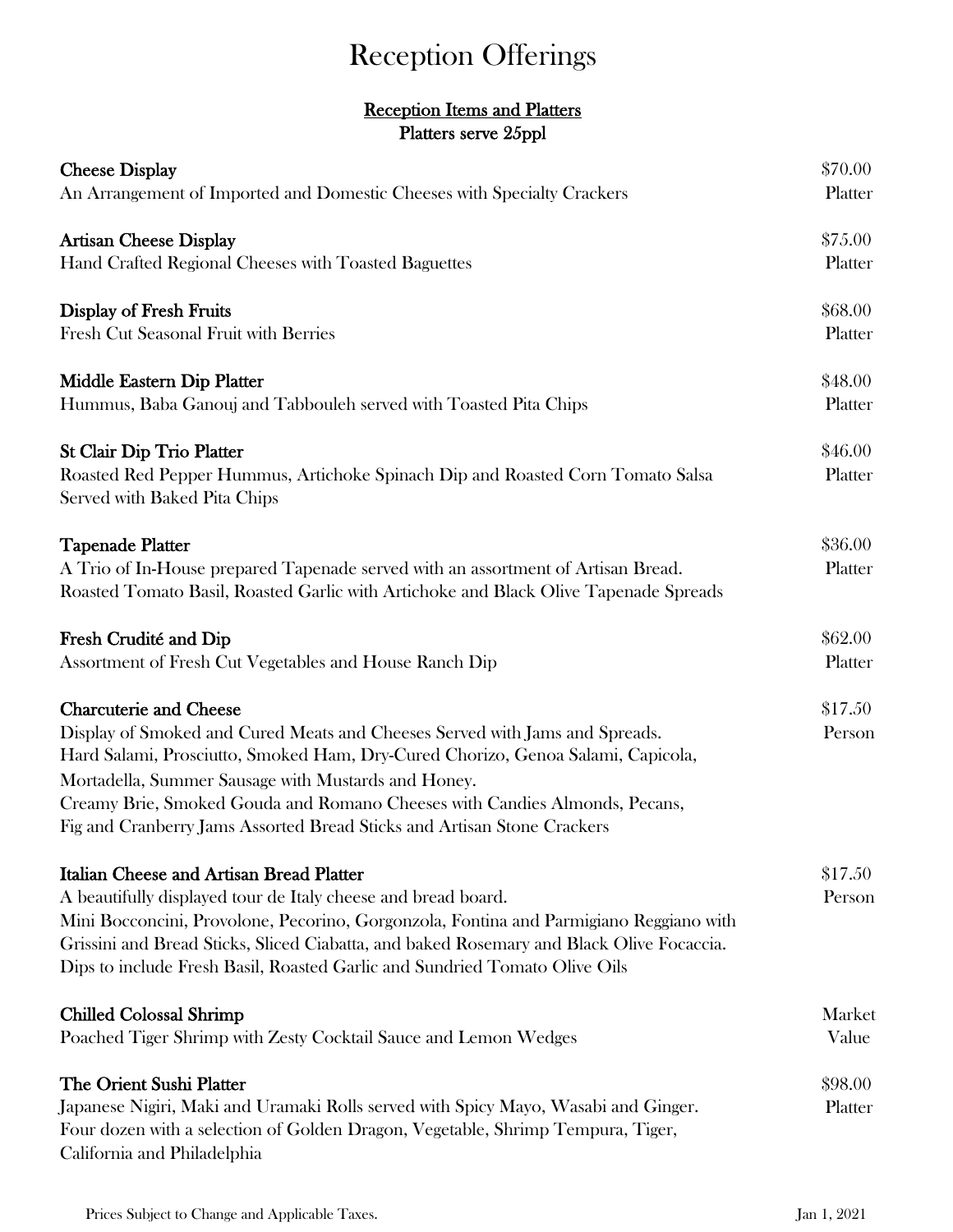# Reception Offerings

# Carving Stations

# All Carving Stations include Artisan Rolls, Sauces and Condiments

| <b>Whole Roasted Beef</b>                              | Minimum 50 people  | \$10.95         |
|--------------------------------------------------------|--------------------|-----------------|
| Ponderosa Hip of AAA Canadian Beef                     | Minimum 180 people | \$11.95         |
| <b>Whole Roasted New York Style Beef Striploin</b>     | Minimum 25 people  | \$12.95         |
| <b>Slow Roasted Whole Prime Rib</b>                    | Minimum 50 people  | \$15.95         |
| <b>Herb Crusted Whole Beef Tenderloin</b>              | Minimum 25 people  | \$18.95         |
| Mustard Crusted Lamb Roast with Lamb Jus               | Minimum 25 people  | \$17.95         |
| Cranberry Apple Stuffed Pork Loin with Dijonaise Sauce | Minimum 25 people  | \$16.95         |
| Whole Roast Porchetta with Fennel and Arugula Slaw     | Minimum 75 people  | Market<br>Value |

# Minimum 50 people **Action Stations**

| <b>Oyster Bar</b>                                                                        |         |  |  |
|------------------------------------------------------------------------------------------|---------|--|--|
| Wild Atlantic Oysters with Lemon Wedges, Assorted Hot Sauces, Horseradish, Mignotte      | Market  |  |  |
| and Cocktail Sauce                                                                       | Value   |  |  |
| Pasta Station                                                                            | \$11.75 |  |  |
| Choice of Penne or Farfalle Noodles.                                                     | Person  |  |  |
| Choice of Sauces include Olive Oil and Garlic, Tomato Blush, Tomato Basil and Alfredo.   |         |  |  |
| Garnishes - Parmesan Cheese, Chilies, Caramelized Onions, Sweet Peppers, Spinach,        |         |  |  |
| Sautéed Mushrooms, Chicken Breast and Sausage                                            |         |  |  |
| <b>Risotto</b>                                                                           | \$9.95  |  |  |
| Italian Rice simmered in Chicken or Vegetarian Stock, sautéed to order with your         | Person  |  |  |
| choice of Shrimp, Chicken Breast, Sausage, Sweet Peppers, Caramelized Onions,            |         |  |  |
| Parmesan Cheese and finished with Whole Butter                                           |         |  |  |
| Jumbo Shrimp Flambé                                                                      | \$19.95 |  |  |
| Pan Seared in Sambuca or Bourbon with choices of Sweet Peppers, Spanish Onion and Garlic | Person  |  |  |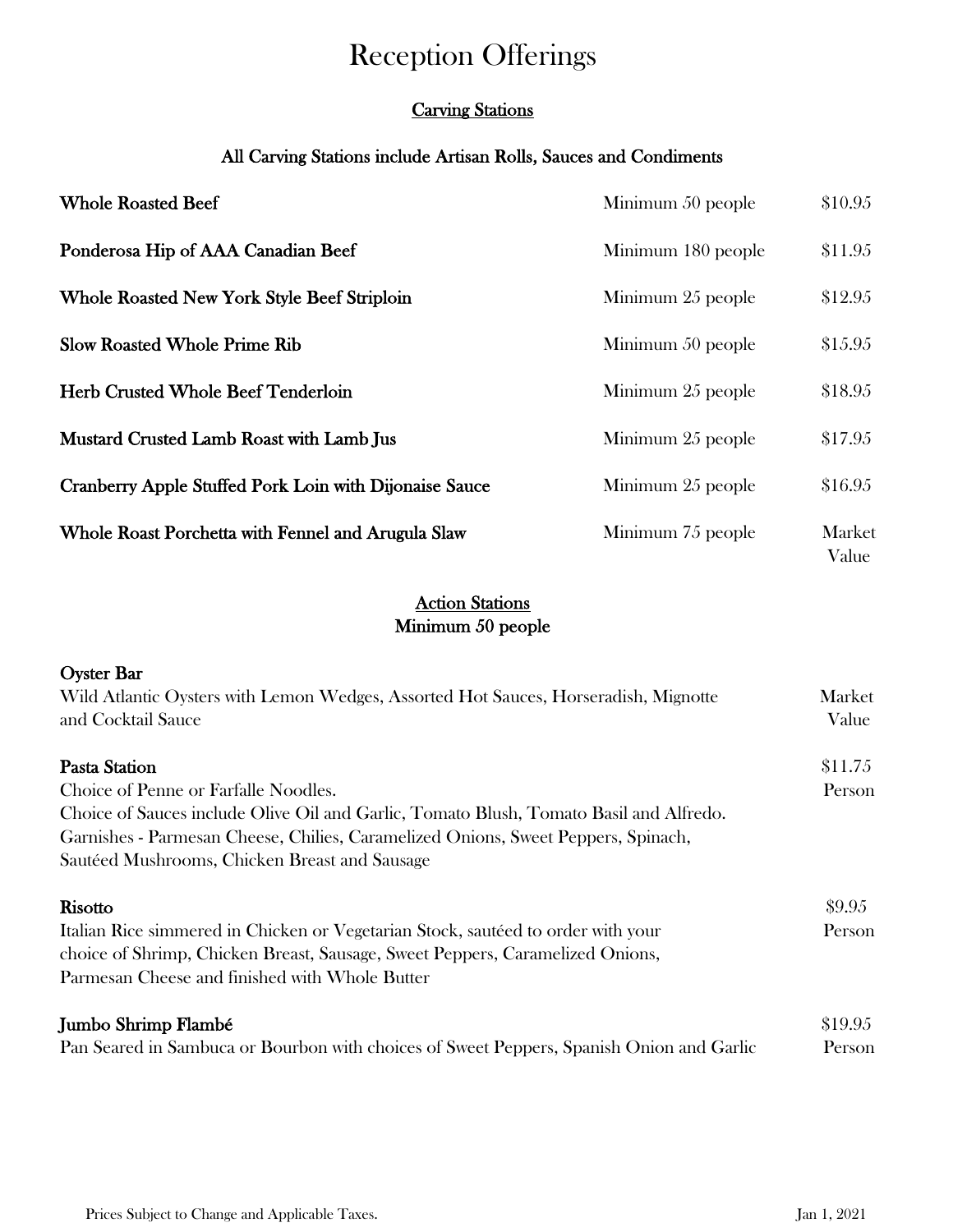# Sweet Reception Offerings

# **Dessert Stations** Minimum 50 people

# Sweet Table Assortment of Finger Pastries and Mousse Cups \$9.00 person

# Skyline Pastry Table

Strawberry Romanoff Torte, Chocolate Mousse Torte, Cheesecake, Chocolate and Raspberry Mousse, Assorted Finger Pastries and Mini Tarts \$12.95 person

# Crepes Station

Cinnamon Apple Raisin, Peaches, Chocolate Sauce and Crème Anglaise Traditional French Crepes Served with Wild Berry Compote, Banana Caramel Compote, \$8.00 person

# Seasonal Fruit Table

\$12.75 person Tropical Fruit, Kiwi, Watermelon, Cantaloupe, Honey Dew, Pineapple, Elegantly Displayed Fresh Cut Fruit and Fruit Carving Red and Green Seedless Grapes, Strawberries and Assorted Berries

# Chocolate Fountain

Served with Pretzel Sticks, Strawberries, Pineapples, Melon, Mini Rice Krispy Squares, Sponge Cake and Marshmallows \$9.25 person Warm Flowing Chocolate

# Sundae Bar

Crushed Oreos, Crushed M&Ms, Whipped Cream, Maraschino Cherries and Wafer Cones Candy Sprinkles, Chocolate Sauce, Strawberry Coulis, Toasted Almonds, Chocolate Chips, French Vanilla Ice Cream served in Tulip Glasses \$6.95 person

# Traditional Pie Bar

Choose five of the following: \$8.50 person Banana Cream, Coconut Cream and Pumpkin Harvest Dutch Apple, Sour Cherry, Rhubarb, Ontario Wild Berry, Cinnamon Peach, Boston Cream,

# Gourmet Donut Display

Toasted Almonds, Carmel and Chocolate Drizzle with Candied Pecans, Crushed M&M Candy Honey Glazed, Coconut and Cream, Cinnamon Sugar, Oreo Crumble, Glazed Dark and White Chocolate, An Assortment of In House Decorated Gourmet Vanilla Donuts. \$6.95 person

Prices Subject to Change and Applicable Taxes. Jan 1, 2021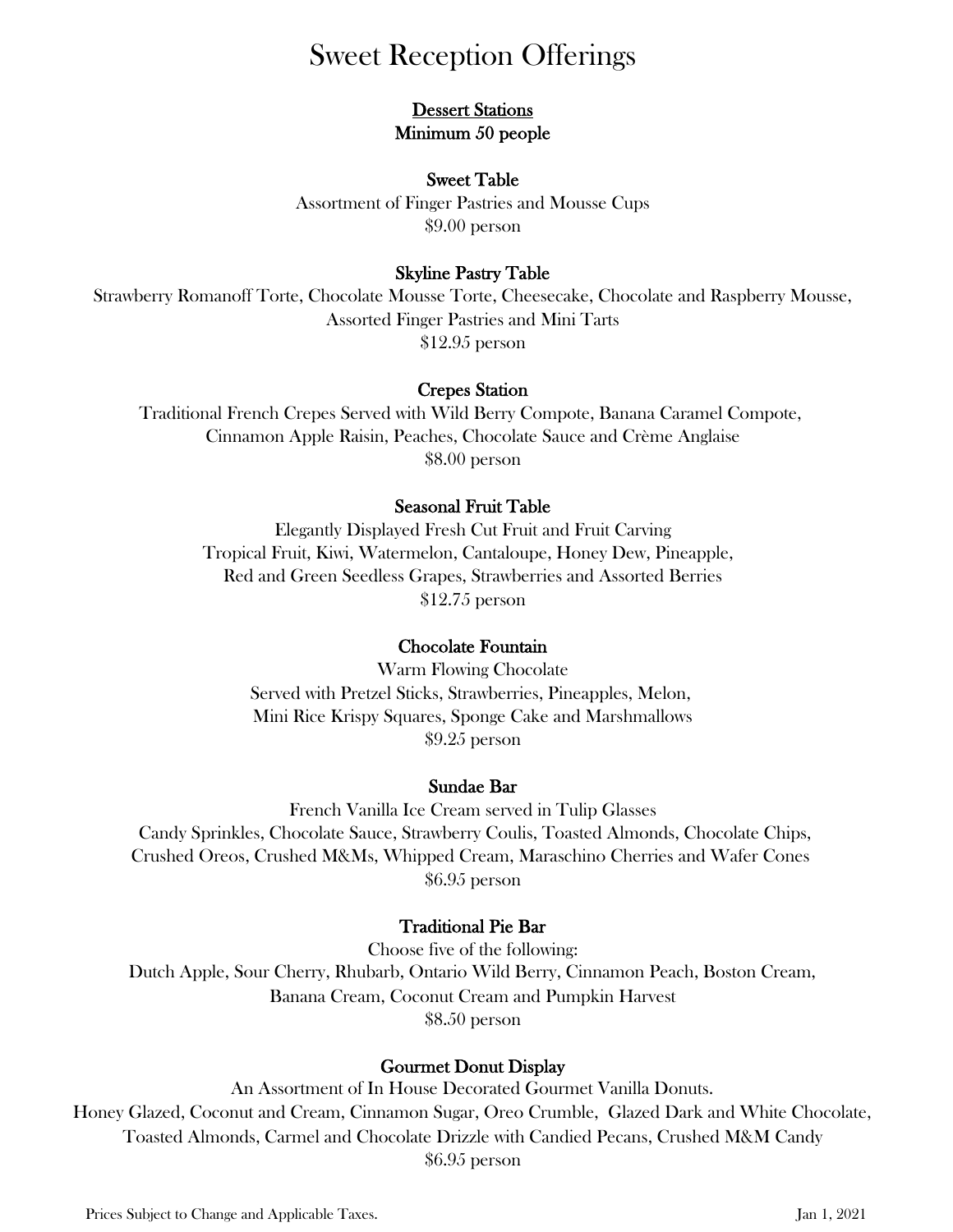# Dinner Plated - Soup

Includes Rolls and a Trio of Flavoured Butters, Soup, Salad, Main Course, Dessert, Coffee and Tea Service Please choose one of the following options per course:

# Soups

# Roasted Red Pepper

Fire Roasted Red Peppers simmered in a Chicken Stock finished with Fresh Cream and Herbs

# Butternut Squash and Pumpkin Seed Pesto

Puree of Honey Roasted Butternut Squash and Double Cream garnished with a Pumpkin Seed Pesto

# Italian Wedding Soup

Slow simmered Mini Meat Balls in a Chicken Broth garnished with Acini di Pepe and Herbs

# Potato Cheddar

Pureed Yukon Gold Potatoes with Aged White Cheddar garnished with a Cheddar Crostini

# Chicken and Potato Dumpling

Hand-made Herbed Potato Dumpling served in a Light Chicken Broth and garnished with Fresh Thyme

# Three Onion Bisque

Oven Roasted Leeks, Spanish Onion, Chicken Stock and lightly finished with Cream.

# Wild Mushroom and Artichoke Bisque

 Oven Roasted Wild Mushrooms and Artichoke Hearts simmered in a Chicken Broth, pureed, and finished with Truffle Oil

# Lemon Chicken with Spinach and Orzo

Succulent Chicken pieces in a Lemon Broth garnished with Orzo and Spinach

# Roasted Corn Chowder

Oven Roasted Sweet Corn with Double Cream served with a Herb Biscuit.

# Soup Enhancement

Add \$1.00 for Enhanced Soup Offerings

# Shrimp and Lobster Bisque

A savoury Lobster Stock enriched with Heavy Cream garnished with Lobster and Shrimp

# Duo Soups (Two Soups Split in One Bowl)

Maple Scented Butternut Squash and Roasted Cauliflower

#### Roasted Purple Beet and Carrot Ginger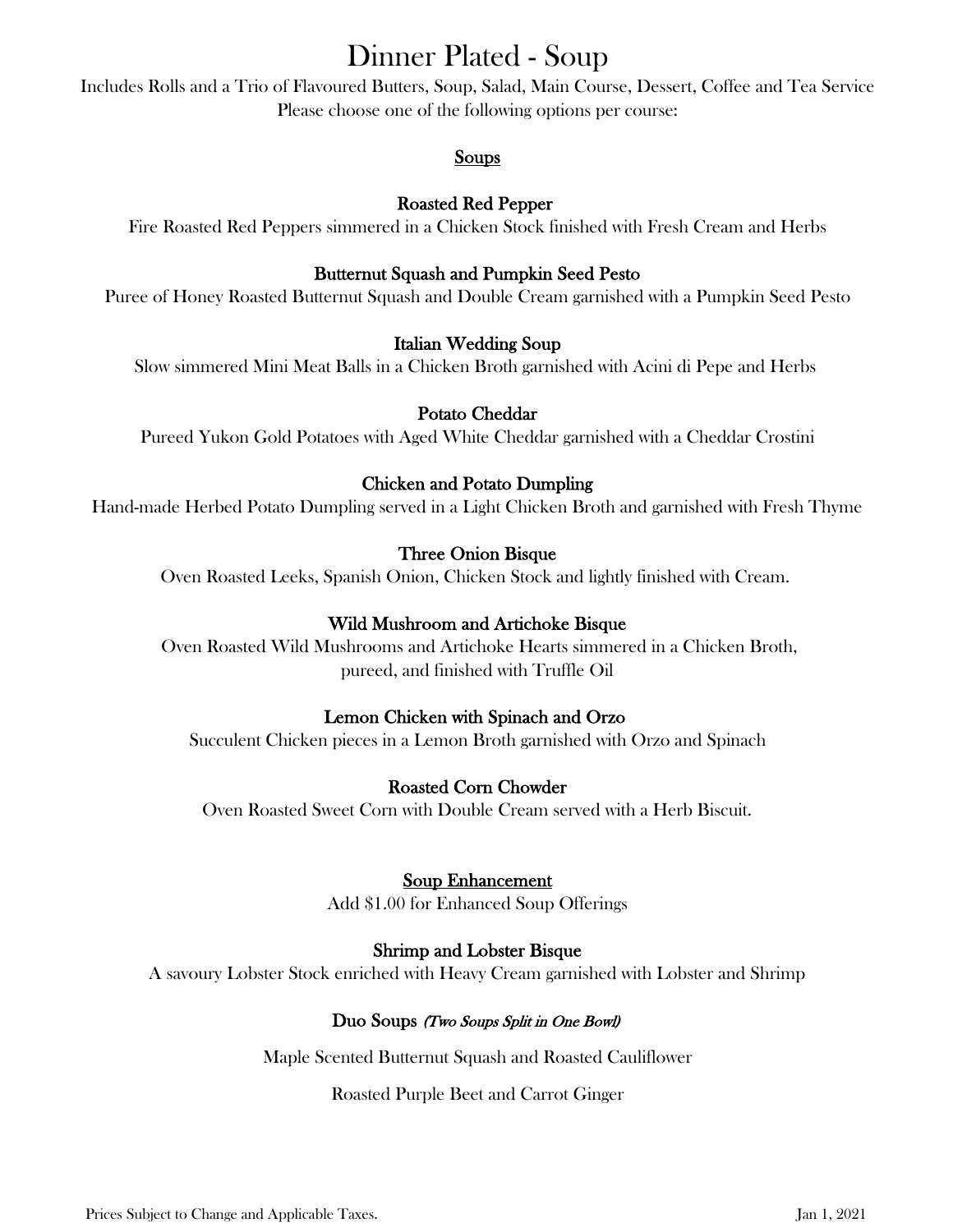# Dinner Plated - Salad

Includes Rolls and a Trio of Flavoured Butter, Soup, Salad, Main Course, Dessert, Coffee and Tea Service Please choose one of the following options per course:

# Salads

# Field Greens

Cucumber Wrapped Spring Greens with Grape Tomatoes and Radish Julienne served with a Balsamic Reduction

# Spinach and Strawberry Salad

Baby Spinach, Sugared Almonds, Fresh Strawberries, Julienne Sweet Red Pepper and Shaved Red Onion. Served with our Homemade Strawberry Vinaigrette

# Signature Caesar

Hearts of Romaine Lettuce Wedge with hand-cut Herbed Croutons, Pancetta, Parmesan Crisp and drizzled with our Classic Caesar dressing

# Harvest Salad

Baby Spinach and Boston Bib garnished with Candied Almonds, Butternut Squash, Roasted Granny Smith Apples and tossed in a Riesling Vinaigrette

# Pear and Goat Cheese Salad

Spring Greens, Poached Bosc Pears, Crumbled Goat Cheese and Candied Walnuts. Served with a Red Wine Vinaigrette

# Mesclun Salad

Arugula and Mesclun topped with Shaved Asiago, Dried Figs, Grape Tomatoes and toasted Pine Nuts. Served with an Orange Lavender Vinaigrette

# Roasted Beet and Apple Salad

Oven Roasted Red and Golden Beets, Mandarin Oranges, Baby Greens, Blue Cheese, Toasted Walnuts, Macerated Red Onion, Sliced Apple and served with a Tangy Orange Vinaigrette

# Tuscan Kale Salad

Rainbow Kale, Arugula with Julienne Carrot, Shaved Radish and Toasted Sunflowers Served with a Lemon Poppyseed Vinaigrette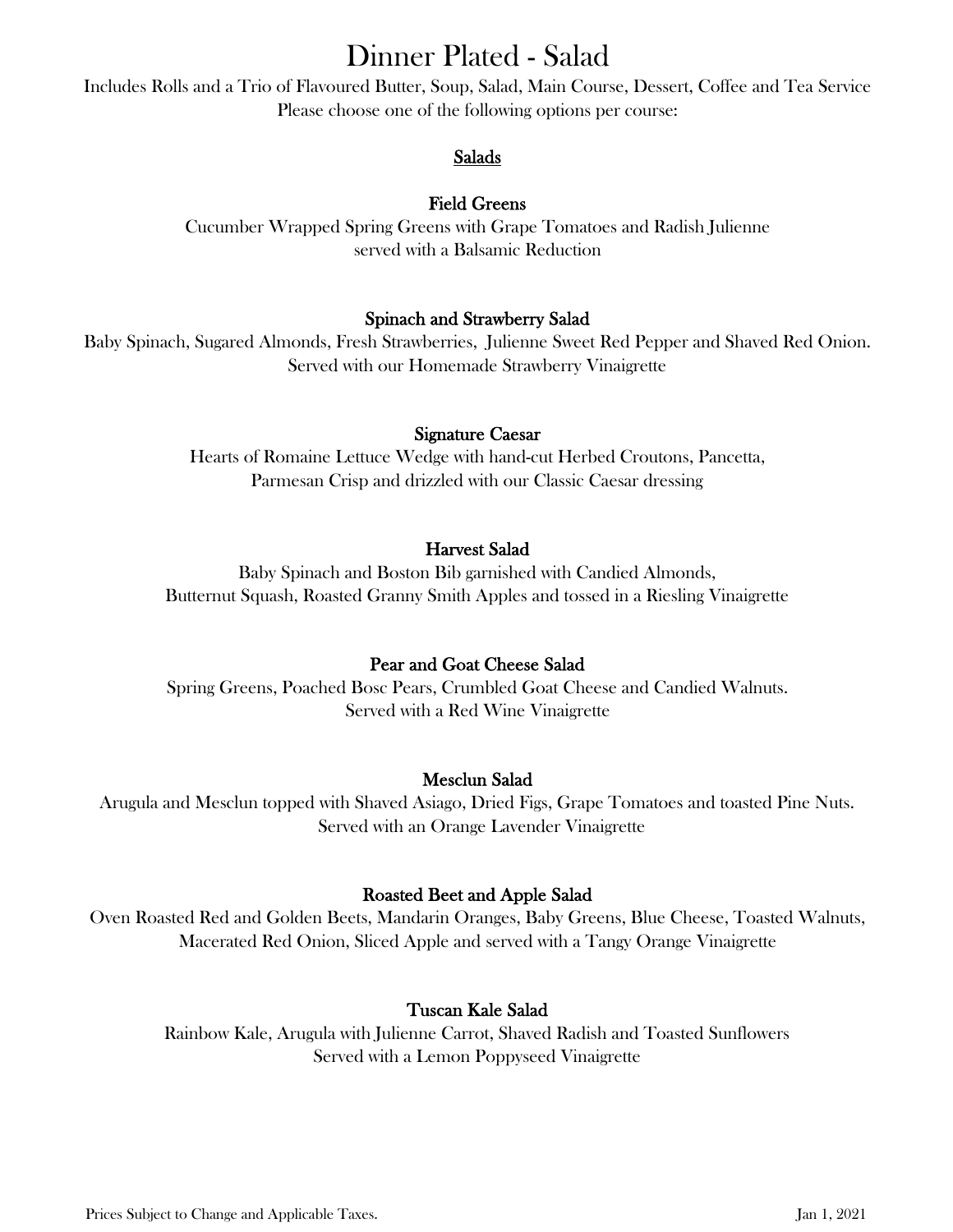# Dinner Plated - Main Course

Includes Rolls and a Trio of Flavoured Butters, Soup, Salad, Main Course, Dessert, Coffee and Tea Service Please choose one of the following options.

# Chicken Princess

Frenched Chicken Breast stuffed with Asparagus, Sundried Tomato, Gruyere Cheese and Prosciutto. Accompanied with Potato Dauphinoise, Broccolini with a Herb Velouté \$49.95

### Mediterranean Chicken

Chicken Supreme stuffed with Sundried Tomatoes, Artichokes, Roasted Red Peppers, Olives and Feta Cheese Accompanied with Pesto Potato Duchess and Broccolini, served with Tomato Demi \$49.95

### Chicken Provençal

Frenched Chicken Breast Encrusted with Herbs de Provence and accompanied with Whipped Garlic Potatoes, Roasted Mediterranean Vegetables with Roasted Fig Jus \$49.95

### Three Cheese Tuscan Chicken

Lightly Breaded Chicken Supreme stuffed with Fresh Field Tomato, blend of Parmesan, Mozzarella and Romano. Accompanied with Grilled Polenta, Green Beans Pomodoro and Jus

\$49.95

### Chicken Breast Wellington

Pan Seared Chicken Breast with Spinach, wrapped in a Puff Pastry and baked golden brown. Accompanied by Mini Herbed Potatoes, Ratatouille and Herb Velouté \$49.95

#### Manhattan-Glazed Chicken Supreme

Chicken Supreme Marinated with an Orange Bourbon Emulsion, Glazed Baby Stem on Carrot, Caramelized Onion and Spinach Potato Rösti. Served with a Vermouth Sour Cherry Jus \$49.95 l

#### Citrus Glazed Salmon

Citrus Glazed Atlantic Salmon topped with Tomato, Corn and Avocado Relish Accompanied with a Rice Cake and Ratatouille stuffed Eggplant Boat \$52.95

# Cajun Salmon

Cajun Crusted Oven Roasted Atlantic Salmon with a Tropical Fruit Salsa Accompanied with Lemon and Oregano Baby White Skin Potatoes, Ginger Sesame Bok Choy and Carrots \$52.95

# Panko Crusted Pickerel

Panko and Herb Crusted Pickerel with Sundried Tomato Risotto Accompanied with Citrus and Grape Tomato Asparagus and a Mustard Dill Sauce \$52.95

# Arctic Char

Soya Glazed Arctic Char with Thyme Roasted Fingerling Potato, Grilled Peppers and Lemon Caper Sauce \$55.95

Prices Subject to Change and Applicable Taxes. Jan 1, 2021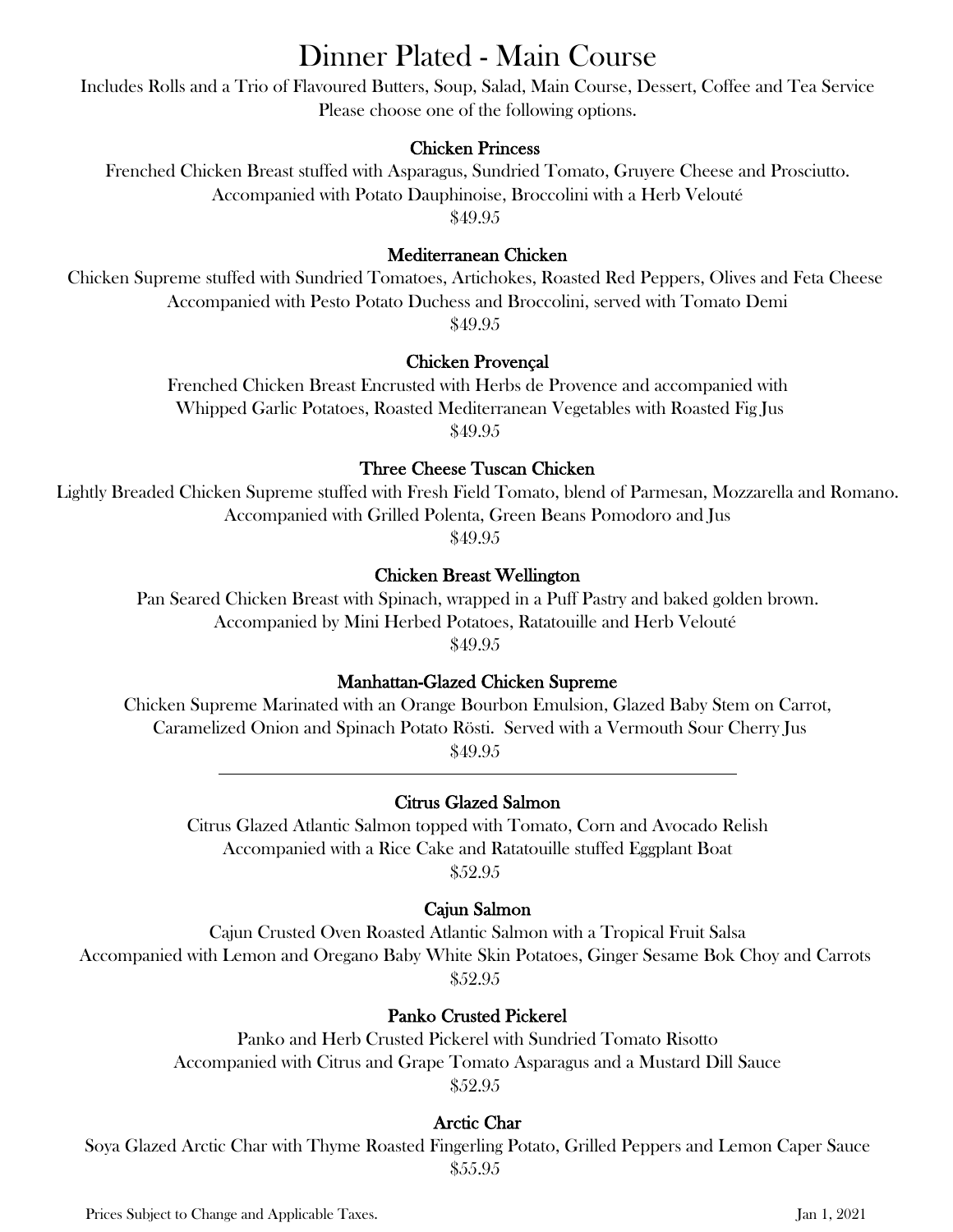# Dinner Plated - Main Course

Includes Rolls and a Trio of Flavoured Butter, Soup, Salad, Main Course, Dessert, Coffee and Tea Service Please choose one of the following options:

# Braised Short Ribs

Classic Braised Short Ribs with Garlic Whipped Potato and French Beans Served with a Red Wine Jus \$58.95

### Stuffed Beef Tenderloin Filet

Seared Beef Tenderloin stuffed with Asiago Cheese Served with Potato Rosti, Grilled Zucchini, Fire Roasted Peppers and Demi Glace.  $8oz - $57.95$  10oz - 64.95

### Grilled Tenderloin Steak

Thick Cut Aged Beef Tenderloin topped with Onion Frites Served with Roast Garlic Duchess Potatoes, French Beans, Herbed Wild Mushrooms and Onion Demi.  $8oz - $55.95$  10oz - 62.95

# Lamb Chops

Seared Four Bone Mustard crusted Lamb Chops Served with Smashed Red Skin Potatoes, Roasted Garlic Asparagus, and Lamb Jus. \$57.95

# Veal Roulade

Slow Roasted Veal Striploin stuffed with Spinach and Cream Served with a Caramelized Onion Potato Duchess, Candied Root Vegetable and Green Peppercorn Demi Glace \$56.95

# Veal Chop Forestiere

Bone-In Grain Fed Veal Chop with a Mushroom Medley and served with French Beans, Garlic Whipped Potatoes and Sauce Robert \$57.95

# Additional Offerings as a Plate Combination

Lemon and Herb Basted Lobster Tail - Market Value

Beef Tenderloin Medallion (4 oz.) \$15.00

Jumbo Citrus Broiled Shrimp (3) - Market Value

Chicken Princess (4oz) \$6.00

# Additional Offerings Family Style Service (per person)

Oven Roasted Sliced Beef Striploin \$8.95

Veal Florentine \$8.75

Herb Roasted Beef Tenderloin \$13.75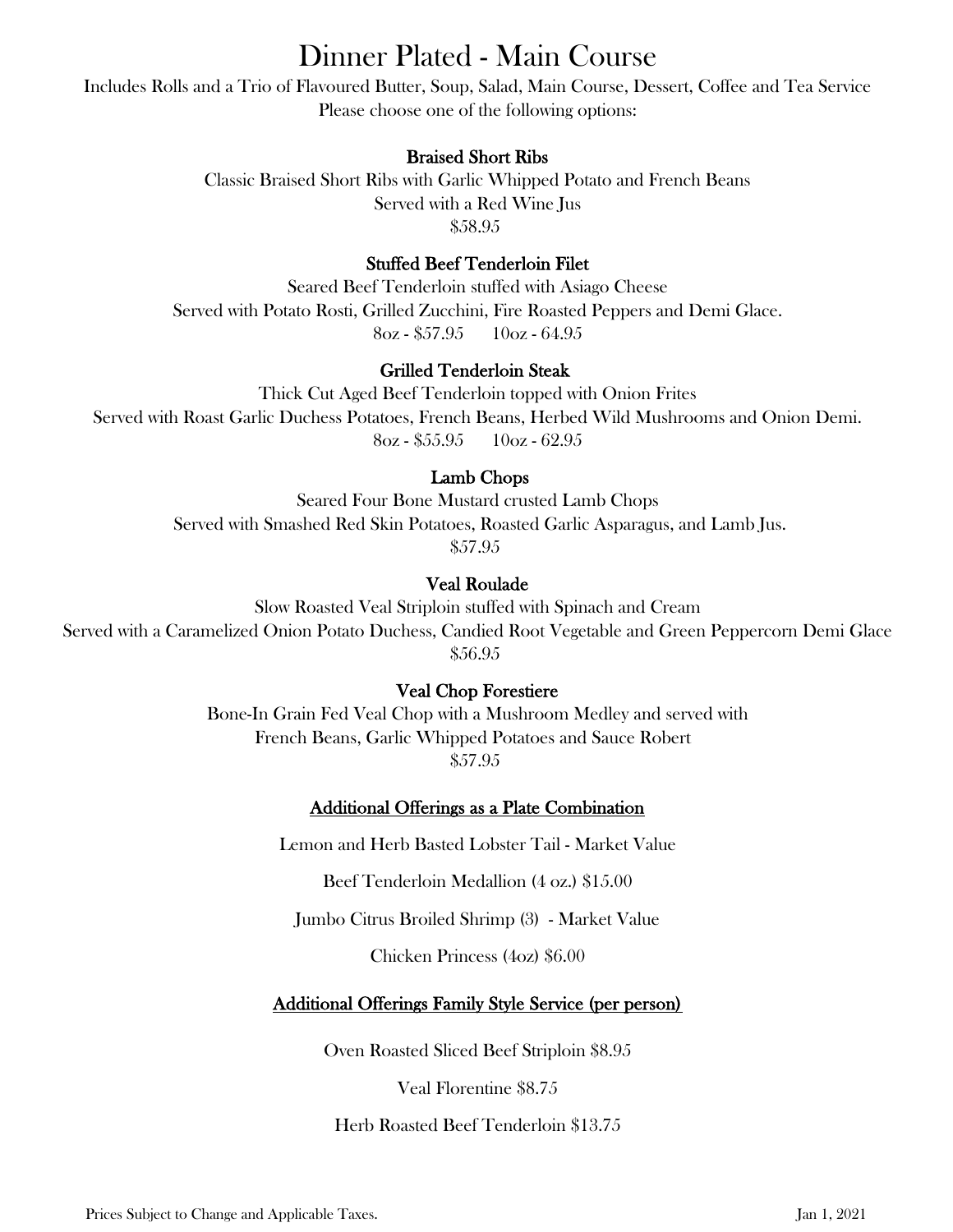# Dinner Plated - Additional Offerings

# Additional Offerings to your Plated Meal

#### Manicotti

Fresh Egg Pasta filled with Ricotta Cheese and Sautéed Spinach with our own Roma Tomato Blush Sauce \$5.95

#### Meat Lasagna

Fresh Egg Pasta layered with our Signature Bolognese, Mozzarella Cheese and Fresh Basil \$7.50

#### Vegetable Lasagna

Fresh Egg Pasta layered with Spinach, Mushroom Cream Sauce and Mozzarella Cheese \$9.75

#### Plated Baked Pasta

Penne or Farfalle Pasta in your choice of Tomato Basil, Mushroom Alfredo or Tomato Blush Sauce Topped with Mozzarella Cheese \$5.95

#### Cheese Tortellini

Hand Formed Egg Pasta stuffed with Italian Cheeses served with a choice of Tomato Basil, Mushroom Alfredo or Tomato Blush Sauce Topped with Parmigiano-Reggiano \$8.25

#### Gnocchi a la Romano

Hand Rolled Potato and Cheese Gnocchi served with your choice of a Tomato Basil, Mushroom Alfredo or Tomato Blush Sauce \$6.95

#### Family Style Pasta Service as an Enhancement to a Plated Meal

Your Choice of Pasta Penne Rigate, Farfalle or Rigatoni

You Choice of Sauce Tomato Basil, Bolognese, Puttensca, Tomato Blush or Tomato with Sausage \$6.95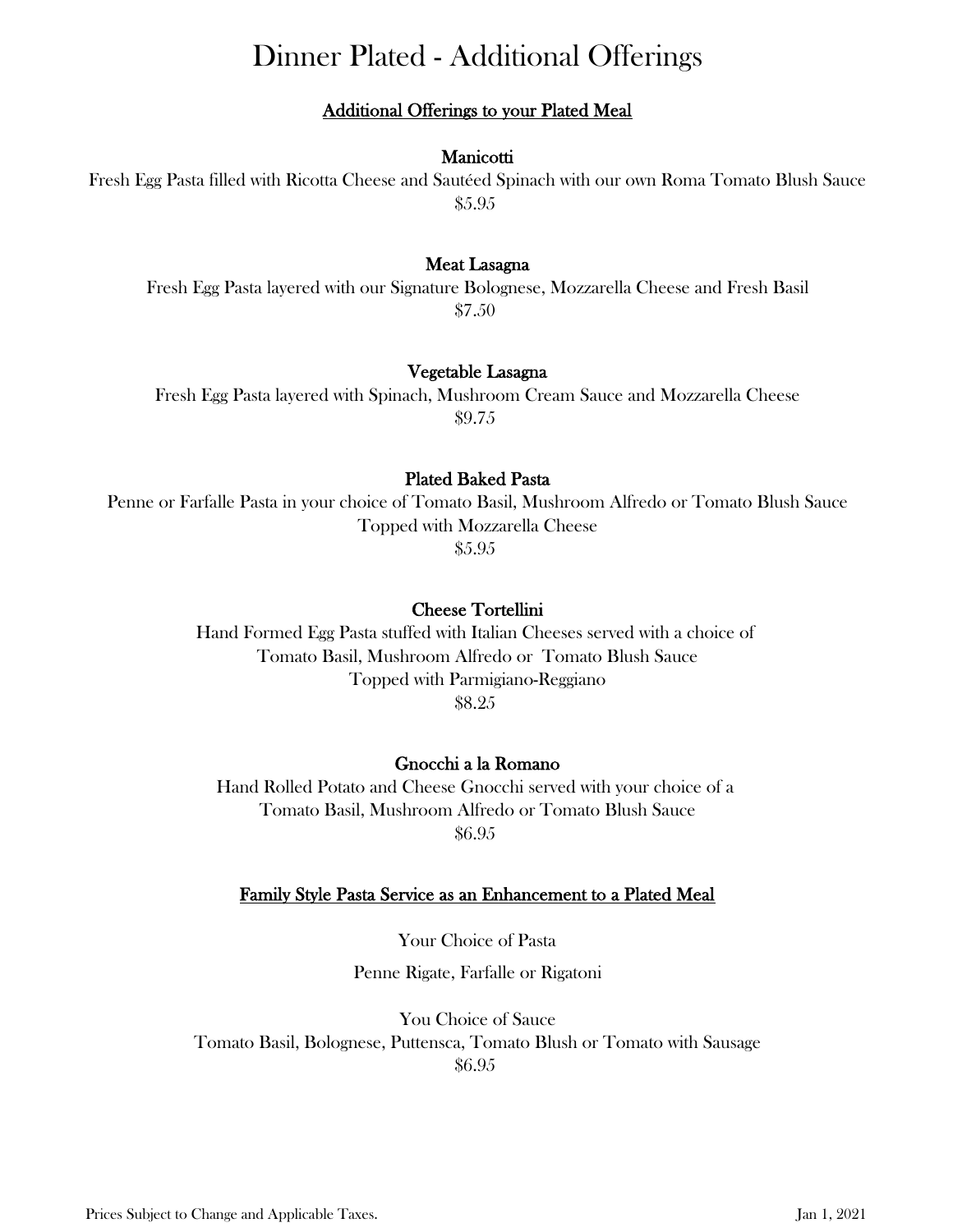# Dinner Plated - Vegetarian Offerings

#### Vegetable Tower

Layered Roasted Vegetables, Portobello Mushrooms, Black Beans, Potato Rosti served on a bed of Quinoa Pilaf and Tomato Sauce. Vegan Entrée \$38.00

#### Moroccan Style Stuffed Pepper

A blend of Roasted Mediterranean Vegetable Tagine and Sundried Raisins Served on a bed of Couscous. Vegan Entrée \$38.00

#### Goat Cheese Strudel

Oven Baked Phyllo stuffed with Grilled Eggplant, Zucchini, Onions, Roasted Red Peppers, Goat Cheese Served with Quinoa Pilaf and a Tomato Coulis \$38.00

#### Vegetable Jalfrezi

Melange of Peppers, Carrots, Beans, Cauliflower and Tomato in a Creamy Onion Tomato Sauce and served over Basmati Rice Pilaf. Vegan Entrée \$38.00

#### Roasted Vegetable and Sundried Tomato Arancini

Hand Rolled Panko Crusted Arborio Rice with a Roasted Vegetable stuffing and served with a Roasted Red Pepper Coulis \$38.00

#### Eggplant Slippers

Baby Eggplant stuffed with Herb Crusted Ratatouille on a bed of simmered Bulgar and Lentil Pilaf. Served with a Grape Tomato Ragout. Vegan Entrée \$38.00

#### Field Mushroom and Sweet Potato Napoleon

Wilted Baby Spinach, Truffle Scented Sauté of Mushrooms, Baked Tofu and Sweet Potato with a Roasted Red Pepper Coulis. Vegan Entrée \$38.00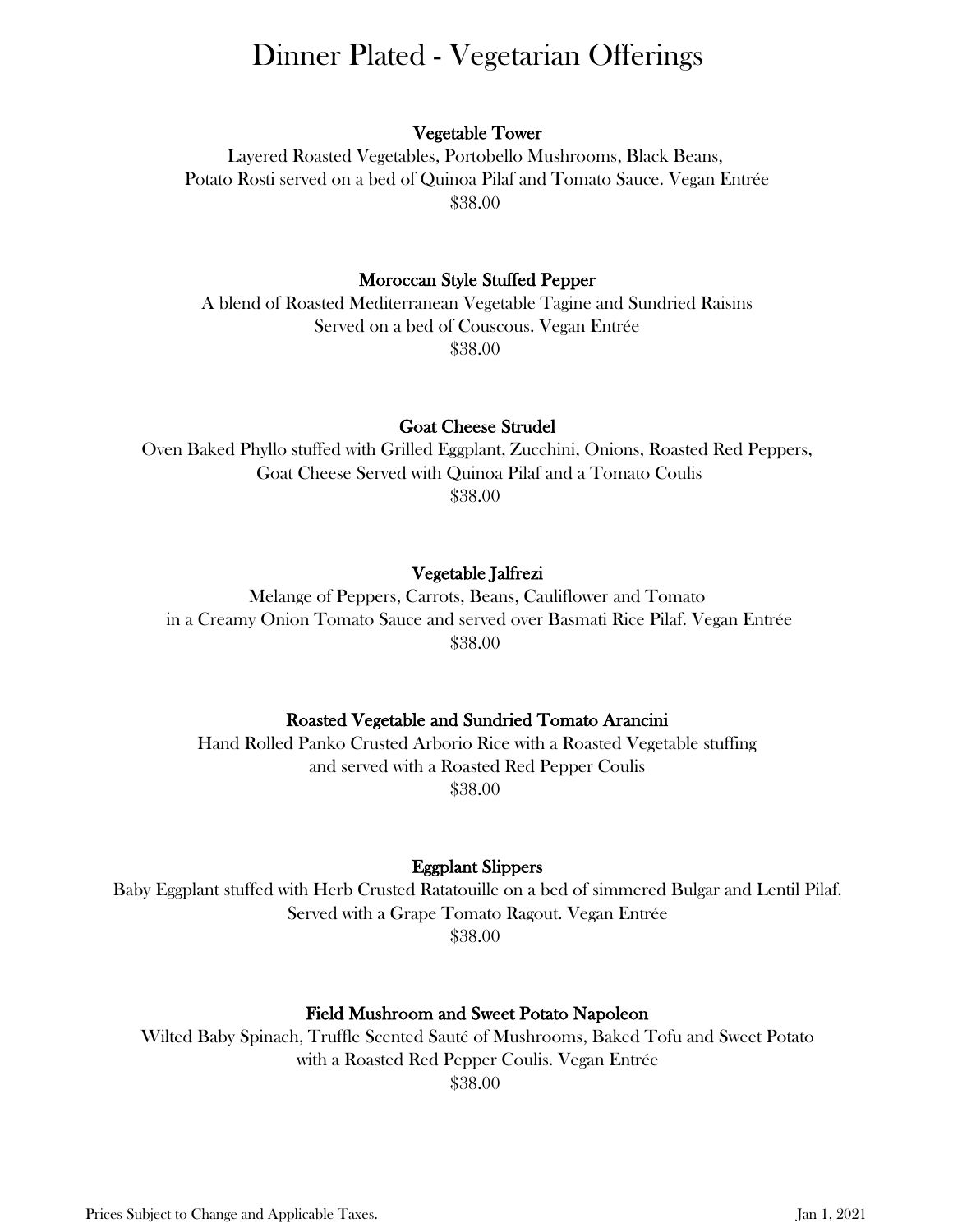# Dinner Plated - Desserts

All desserts are prepared in house by our talented Chefs.

# Chocolate Caramel Pecan Cheesecake

New York Style Vanilla Cheese Cake topped with our Homemade Chocolate Sauce, Caramel Sauce and Candied Pecans

# Decadent Chocolate Molten Cake

Warm Chocolate Cake served with Crème Anglaise and Fresh Wild Berries

### Baked Cheesecake Strudel

New Your Style Vanilla Cheesecake wrapped in Phyllo Pastry with Mango and Wild Berry Coulis

# Raspberry Passion Fruit Tart

Flaky Butter Crust filled with Passion Fruit Nectar and Fresh Raspberries. Layered over top a Mascarpone Cream Base with a Flamed Meringue Top

# Apple Pear Galette

Rustic Caramelized Apple and Pear Tart with Maple Yogurt and Caramel Sauce

# Crème Brule

Choose from as Assortment of Flavoured Brulee Grand Mariner, Chocolate Truffle and Wild Berry

# Peach Cobbler

Poached Ontario Peaches with Cinnamon Sugar Topped with a Golden Brown Buttermilk Biscuit and Vanilla Ice Cream

# Berry Charlotte

Genoise Sponge Cake layered with Raspberry Mousse and Ladyfingers topped with Berries

# Signature Chocolate Mousse Glace

Chocolate Mousse on a Brownie Crust with Coffee Anglaise and Fresh Berries (customized with an edible logo of your choice)

# Tarte Tatin

Layered Ontario Macintosh Apples baked golden brown and topped with Vanilla Ice Cream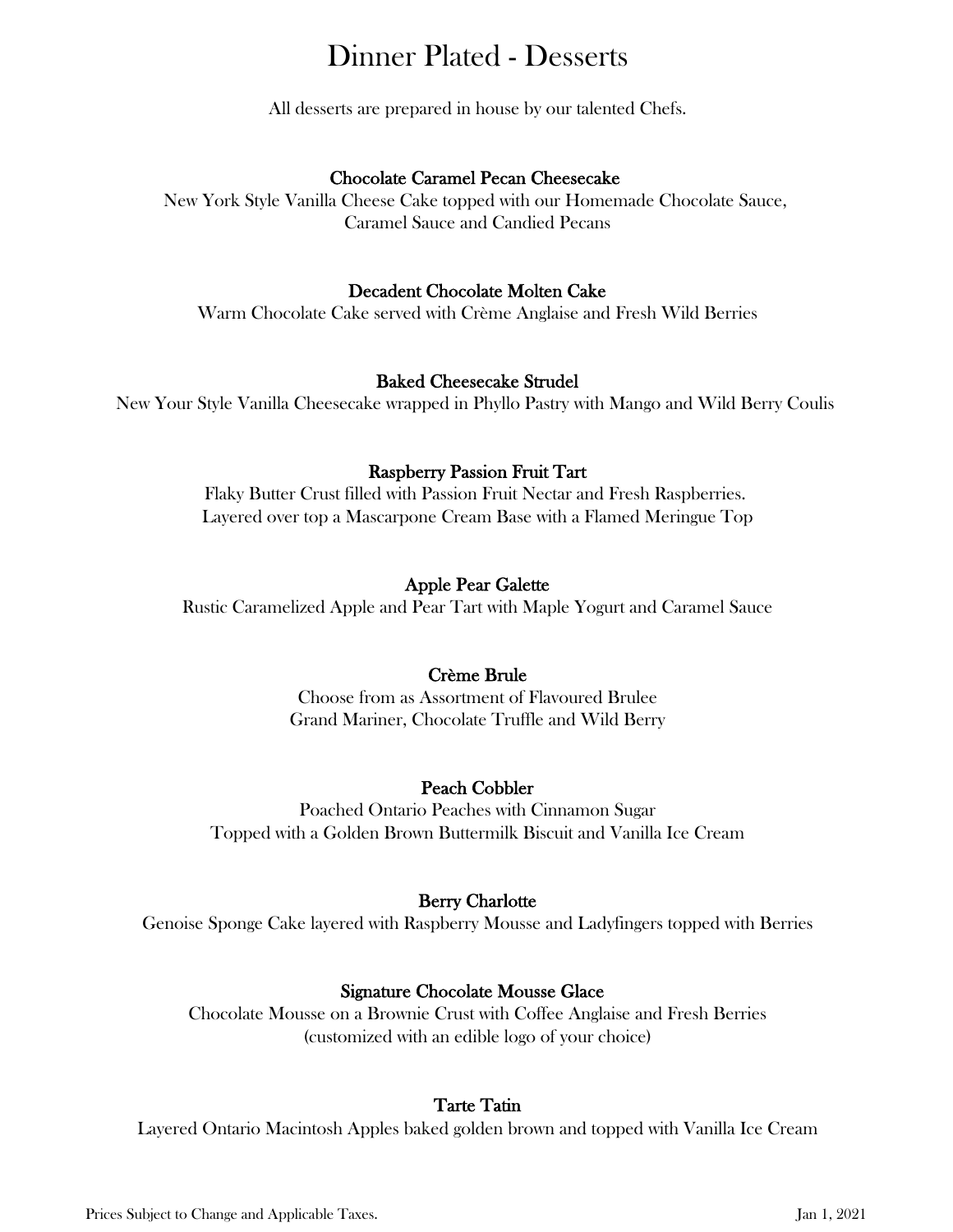# Family Service

Please choose one of the following options per course Includes Rolls and a Trio of Flavoured Butters, Coffee and Tea Service

### Antipasto Platters

### Vegetable

Marinated Eggplant, Grilled Zucchini, Artichokes, Grilled Mushroom, Roasted Red Pepper, Olives, Provolone and Bocconcini

#### Italian Classic

Prosciutto, Genoa, Provolone, Bocconcini, Olives, Roasted Pepper, Marinated Eggplant and Grilled Zucchini

#### Choice of Pasta and Sauces

Pasta

Penne Rigate, Farfalle or Rigatoni

Sauce

Tomato Basil, Bolognese, Puttenesca, Tomato Blush or Tomato with Italian Sausage

#### Salads

Classic Caesar Salad

Rainbow Kale, Arugula, Shaved Carrot and Radish, Toasted Sunflowers with Lemon Poppyseed Dressing House Salad with Balsamic or Raspberry Vinaigrette Dressing Field Greens with Mandarin and Cranberries served with a Lemon Citrus Dressing

#### Main Course Poultry Main Course

Pan Seared Chicken with a Mushroom Marsala Sauce Veal Parmesan with Tomato Basil Sauce Chicken Picatta with Lemon Caper Sauce Sliced Veal Roast with Mushroom Jus Seared Chicken Breast with White Wine Lemon Sauce

Roasted Herb Potatoes Seasonal Medley Rosemary Smashed Red Potatoes **Roasted Maple Root Vegetable** 

Chicken Parmesan with Tomato Basil Sauce Sliced Roasted Beef Striploin with Mushroom Jus Roasted Herb Chicken Sliced Roasted Pork Loin with Apple Demi

#### Starches Vegetables

Whipped Potatoes **Honey Glazed Baby Carrots** Tomato-Basil Arancini Green and Yellow Beans Almandine

#### **Desserts**

Choose from the selection of Plated Desserts

\$49.95 per person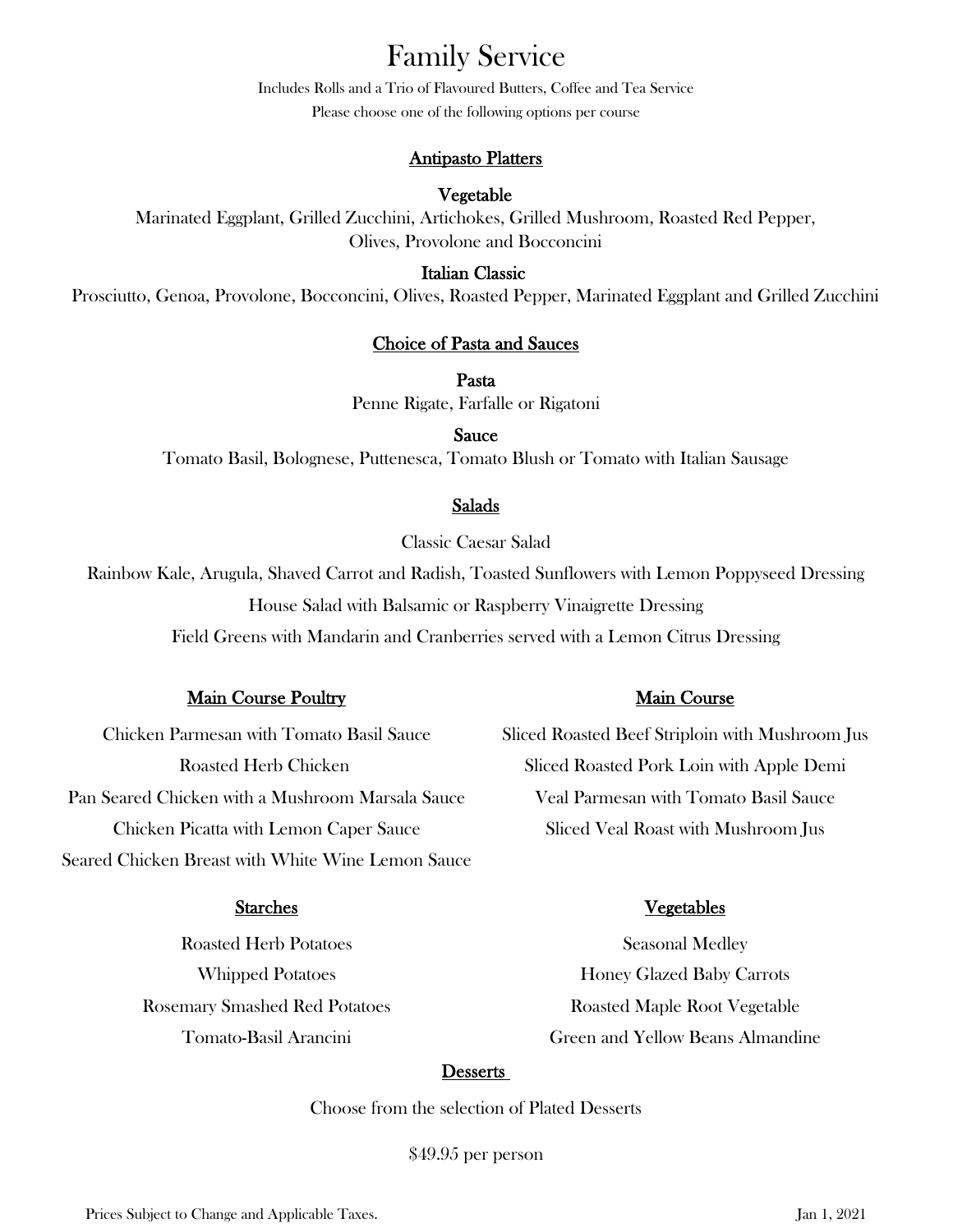# Family Service

Enhancements Served Platter Style

# **Antipasto**

# Seafood Antipasto Salad

and Pickled Vegetables Poached Calamari, Shrimp and Scallops Marinated with an Italian Vinaigrette

\$3.50 selection per person

# Vegetable Offering

Garlic Broiled Asparagus and Grape Tomatoes

Broccolini

\$2.95 selection per person

# **Starch Offering**

Potato Dauphinoise Duchess Potato

\$2.00 selection per person

# Poultry Offering

\$2.50 selection per person Chicken Princess with Fresh Herb Velouté Mediterranean Chicken with Tomato Demi Glace Chicken Breast Wellington with Herb Velouté

# **Beef Offering**

Herb Roasted Beef Tenderloin \$7.00 per person